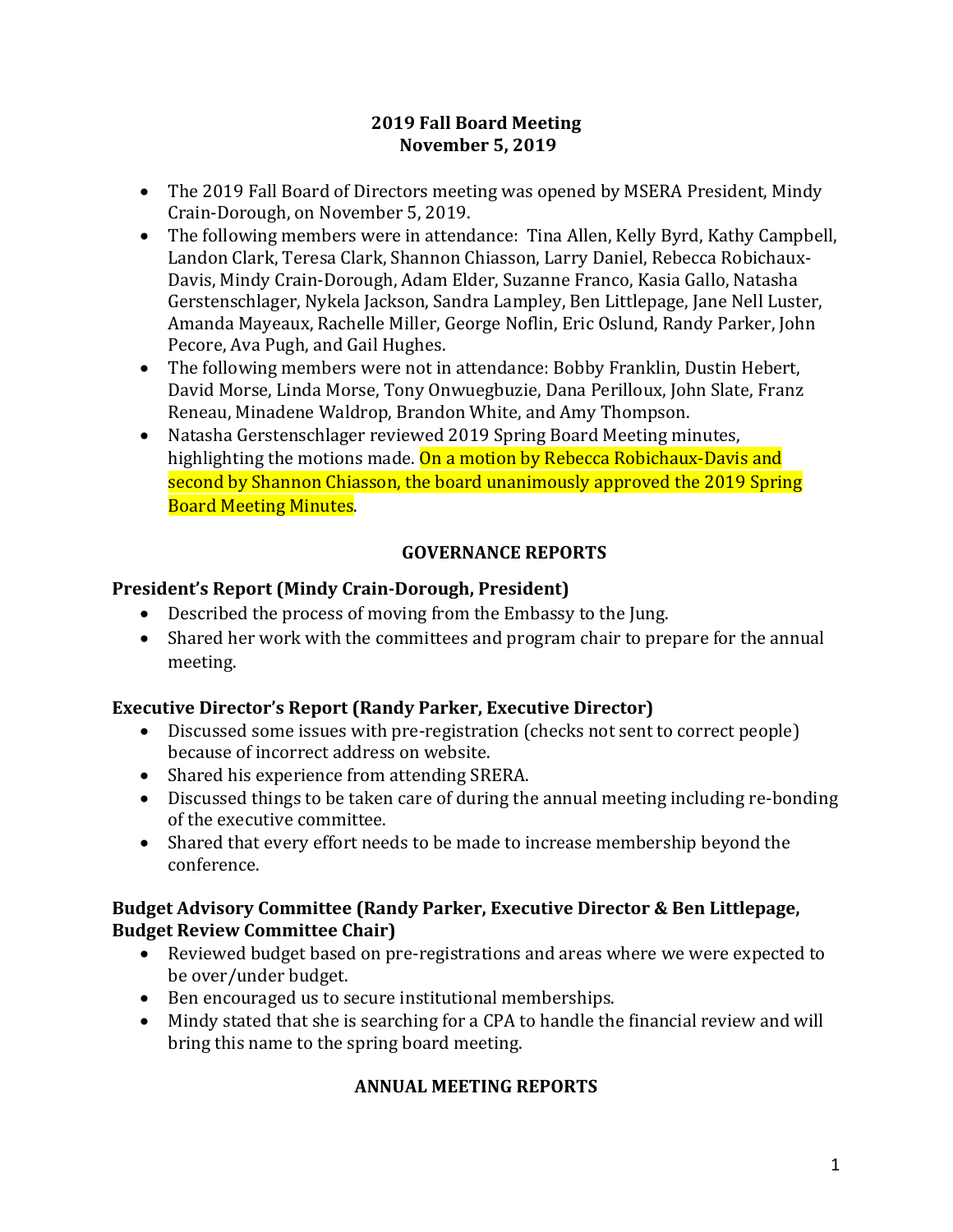# **2019 Annual Meeting Overview & Distinguished Awards (Mindy Crain-Dorough, President)**

- Reminded the board of things to focus on at the conference.
- Amanda Mayeaux discussed some ways to make our Facebook page more organized and up-to-date. She also reminded the board to use social media during the conference.
- Mindy reminded everyone to fill out the survey evaluation and to attend the President's reception.

# **2019 Annual Meeting – (Adam Elder, Program Chair)**

- Shared the statistics regarding proposals submitted, accepted, and rejected.
- Shared the following items/considerations for future conferences:
	- o OpenConf has limitations including how proposals are scored.
	- o Some reviewers were not professional. Adam will share some exemplar reviews with the next program chair. Suggested sharing these exemplars with future reviewers. Suggested encouraging reviewers to provide constructive feedback.
	- o Do we need to include references or not? A decision should be made one way or another.
	- $\circ$  Many graduate students submitted but didn't attend. Encourage students to submit and attend.
- Discussion was had about the best way to review proposals and what we could do in the future. Discussed who the reviewers were and how best to organize reviewers by expertise.

# **2019 Annual Meeting - (Kathy Campbell, Local Arrangements Chair)**

• Shared routes to take given the blocked roads.

# **University Student Advisory Committee (Suzanne Franco & Kelly Byrd, Chairs)**

- Reviewed 50 RIP proposals.
- Stated that they need to work with the Foundation about how best to rank order the RIPs and to see what needs to be done in the future.
- Shared changes made to operations manual.
- Suggested that we better utilize the Graduate Student Director. Suggestion was made that it could be their job to reach out to university students who submit to the conference. Asked the board to consider other roles for this director.

# **MSERA Mentors (Larry Daniel, Chair)**

- Worked on an official list of mentors and asked if board members would review it to help him add more.
- Shared the mentor session description for conference and suggested expanding these at future conference.
- Will create a mentor leader committee.
- Rebecca suggested designating particular mentors to attend particular RIP sessions (would need to plan ahead for this).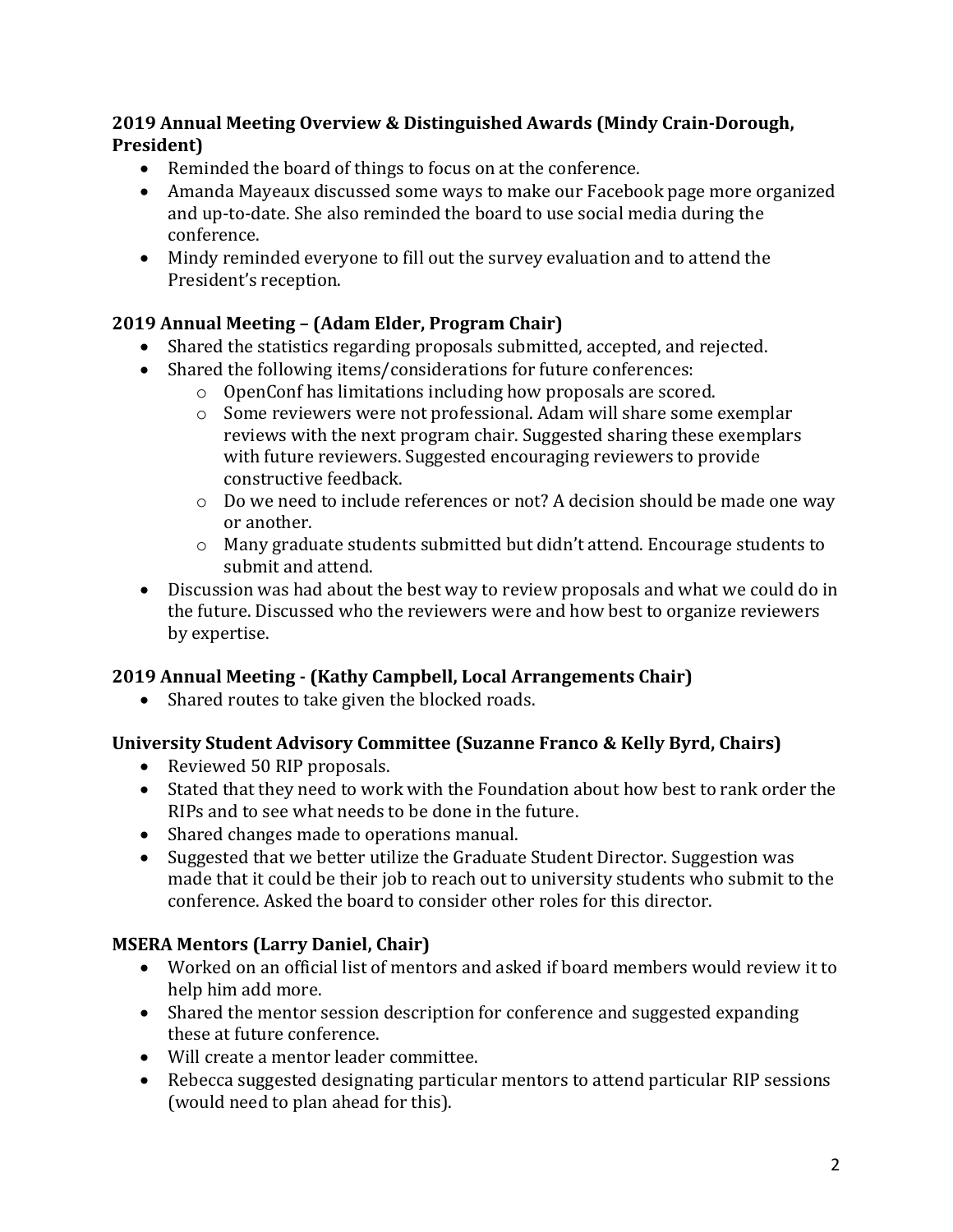# **Distinguished Papers Committee (Rachelle Miller, Chair)**

- Reminded board that papers need to be research papers (not, for example, position papers).
- Described suggestions she made to the operations manual.

# **Evaluation Committee (Sandra Lampley & George Noflin, Chairs)**

• Described the evaluation procedure for conference. Included QR code flyers outside each room and reminded the board to have presiders fill out and return surveys.

# **Nominations Committee (Rebecca Robichaux-Davis, Chair)**

- Updated board on the open positions.
- Suggested that the board create a form for Institutional Memberships as one does not exist.

# **Technology Committee (Tina Allen, Chair)**

- Reminded board about technology needs.
- Will make a proposal of technology the organization needs to purchase (e.g., dongles) to be brought to the spring meeting.

#### **Other**

- Mindy said that we need to think about where we are housing electronic items (papers from conferences, reports, etc.). Amanda suggested a publication software that she found that has some capabilities and is free.
- Jane Nell shared that there have been some Listserv issues with people not receiving notifications and we need to think about how best to solve this.

# **2020 Annual Meeting & President-Elect's Report (Rachelle Miller, President-Elect)**

- Reminded board of the next conference in Little Rock, Arkansas from October 27 30, 2020.
- Reminded board on spring board meeting March 12 and 13.

# **Future Site Committee (Rebecca Robichaux-Davis, Chair)**

- Shared that the Jung provided a bid for the 2021 site at the exact same price as the 2019 bid. If we add an additional day for celebrations, it would be additional \$4000.
- On a motion made by Nykela Jackson and second by Shannon Chiasson, the board voted to keep the 2021 conference the same amount of days to avoid additional cost.
- Teresa Clark shared some details about 2022 potential location in Louisville, KY at the Galt House. Deluxe rooms would be \$159 and executive suites would be \$179. Renovations underway and will be complete by conference.
- On a motion made by Adam Elder and a second by Rebecca Robichaux-Davis, the board moved to consider the Galt House in Louisville for the 2022 location.
- Rebecca presented three options for future site rotation schedule. These included: 1) Pensacola, New Orleans, open; 2) Pensacola, Open, New Orleans, Open; and 3)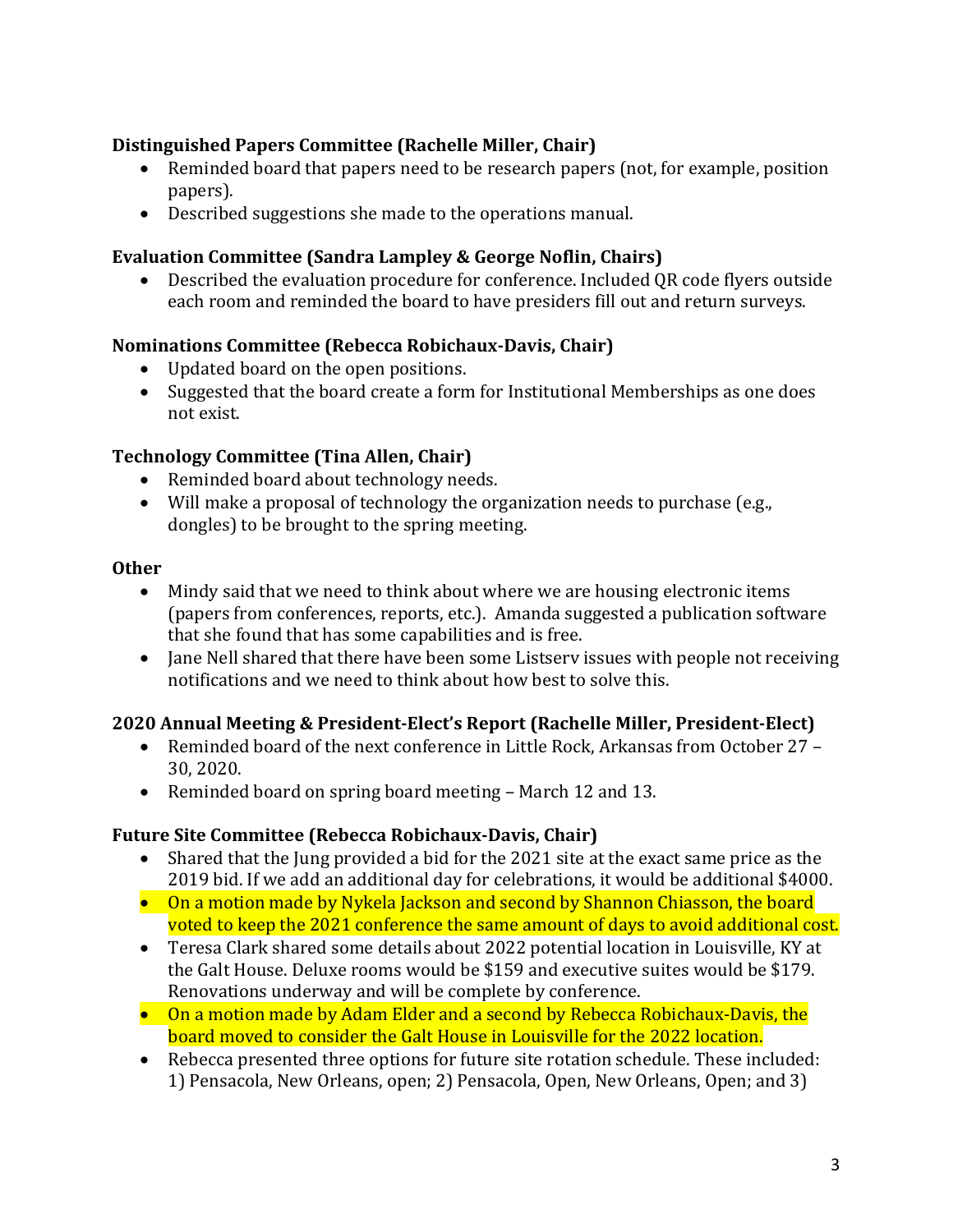Pensacola, northern location to be determined, New Orleans, open. This would start 2023.

- On a motion made by Shannon Chiasson and a second by Landon Clark, the board moved to change the cycle for site rotation.
- On a motion made by Eric Oslund and a second by Shannon Chiasson, the board moved to discuss options.
- Discussion was had about potential sites offering a discount if we agree to continue to visit their location.
- On a motion by Teresa Clark and a second by Landon Clark, the board moved to change the rotation schedule to the second option: Pensacola, open, New Orleans, open.

# **MSERA Standing Committee Reports**

# **Constitution & By-Laws Committee (Gail Hughes, Chair)**

• Shared changes made regarding financial reports being submitted by the Executive Director.

# **Development Committee (Mindy Crain-Dorough, Chair)**

- Reminded the board to seek institutional memberships and discussion was had around a form that could be provided to institutions. Form needs to list benefits and specific dollar amount and should be digital and print. A reminder system needs to be in place to remind institutions when their membership is about to expire. Mindy will talk to the Development Committee Chairs about this.
- No success in securing sponsorships for 2019 conference.
- Suggested starting an ad hoc committee regarding professional development that we could offer as an organization.
- Jane Nell reminded the board that the organization can accept donations/contributions as we are a non-profit.

# **Membership Committee (Teresa Clark, Chair)**

• Reminded the board about Murray State's program table and about social media for the conference.

# **Publications Committee (Amanda Mayeaux, Chair)**

- Shared information about Open Journal Systems free software to manage publications.
- Suggested two issues in 2020 and 2021 under idea of "50 years..." to build toward anniversary year. Could highlight particular states or members. The last issue could be the celebration issue. Could also higlight graduate student research.
- Mindy asked Amanda to think about how to get the call out for the RITS editor position.

# **MSERA Publications Committees**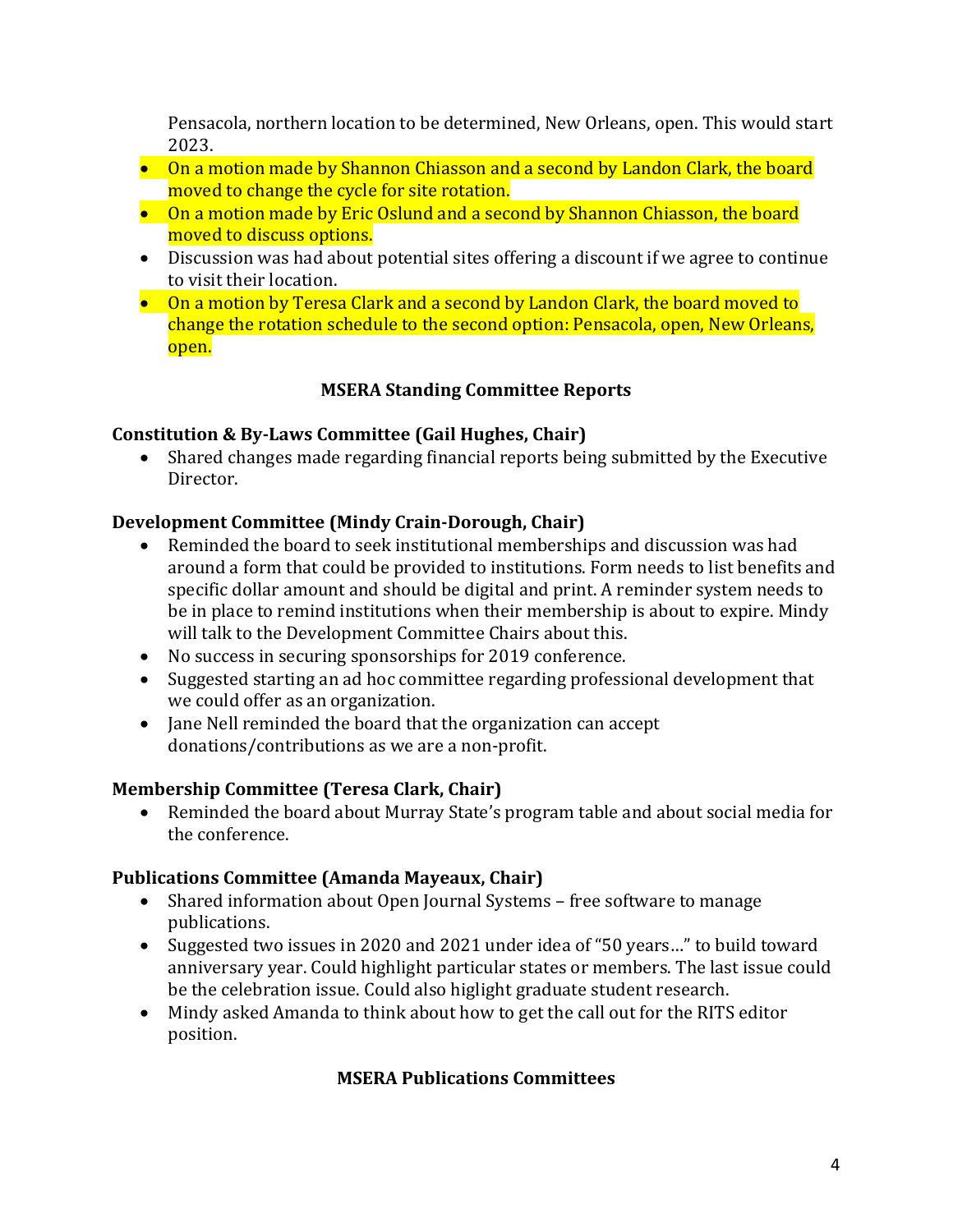# *Researcher* **(Randy Parker, Editor)**

- Reminded the board that we need someone to take over his position for this publication. Shared benefits of doing this job. Stated that he would work with the new person to make transition easier.
- We need to put this position notice out to the AERA membership. Anyone interested needs to let Publication Committee or Mindy know.

#### **MSERA Website (Dustin Hebert - absent)**

• Jane Nell asked if we could add a link about future site selection.

# **Other Leadership Updates**

#### **Historian's Report (Jane Nell Luster)**

• Still going through documents/boxes. She has a personal dropbox with documents. New officers will get information about this.

#### **MSER Foundation Report (Ava Pugh)**

- Shared highlights from MSERF annual business meeting.
- Reminded the board that we still need a Florida representative.
- Suggested a STEM RIP award in honor of Cliff.
- Suggested a \$50 for 50 years donation to be done in honor of anniversary year.
- Asked that foundation board members donate at least \$100 a year.

# **LERA Liaison (Kathy Campbell)**

• LERA will be Thursday, March 5 and Friday, March 6.

# **SRERA Liaison (Randy Parker)**

- Shared information about his trip to Toronto and will be attending San Francisco.
- On a motion by Rebecca Robichaux-Davis and a second by Suzanne Franco, the board moved to spend \$300 next fiscal year for a donation to SRERA for the outstanding paper.
- Randy will be in touch with outstanding paper awardee between conference and December.

# **Archives Report**

• No report.

# **MSERA Directors' Reports**

#### **At-Large Directors (Tina Allen, Teresa Clark, Sandy Lampley, & Minadene Waldrop)**

• No report.

#### **LDE/SDE Representative (Shannon Chiasson)**

• Suggested having professional development for local teachers during conference. Suggestion was made to make this a daily fee for teachers (separate from conference